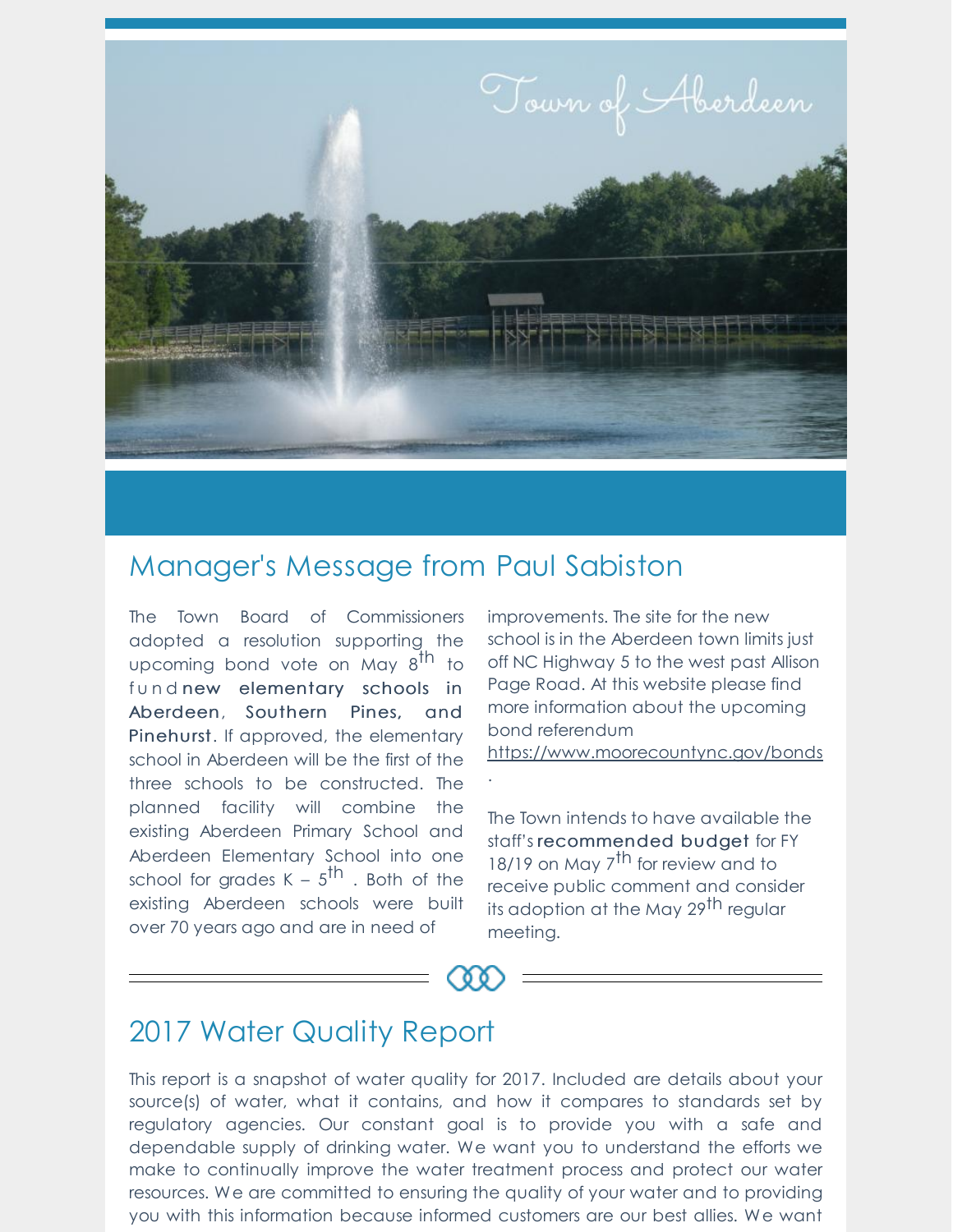our valued customers to be informed about their water utility.

Read the full Water Quality Report.



 $^{\circ}$ 

## Rockabilly Block Party

We're celebrating in Downtown Aberdeen, 1950's style, with a Rockabilly Block Party.

- 2 p.m. Sandhill's Classic Car Club and Caring Hearts for Kids classic car Cruise In
- 2 6 p.m. Blackstone Smokehouse - BBQ. High Octane - Italian Soda cart & retro Photo Booth. Aberdeen Beads and Brushes and The Bull Room - '50s inspired crafts for all ages. Southern Hopheads - Live Demo of a homebrew system and to help unveil Railhouse's latest small batch, a Mexican Style Lager.
- 6 p.m. Rockabilly classics performed by local musician, Rob Matthews.
- 7 p.m. Classic Tattoo Competition (real or not real tattoos)

Part of Garrett Street will be closed from 11:00 a.m. – 7:00 p.m.



Artisan Vendors & Kids' Zone: 10AM-4PM

Food & Beer Vendors: 10AM-8PM

Live Music Schedule: Mike Mickxer 12:00-1:45PM The Mighty Fairlanes 2:05-4:00PM DL Token 4:20-5:45PM

Don't forget to stay or COME BACK for our HEADLINER BAND: Dark Water Rising 6:15-Sunset

Follow Downtown Aberdeen's Facebook page for more details.